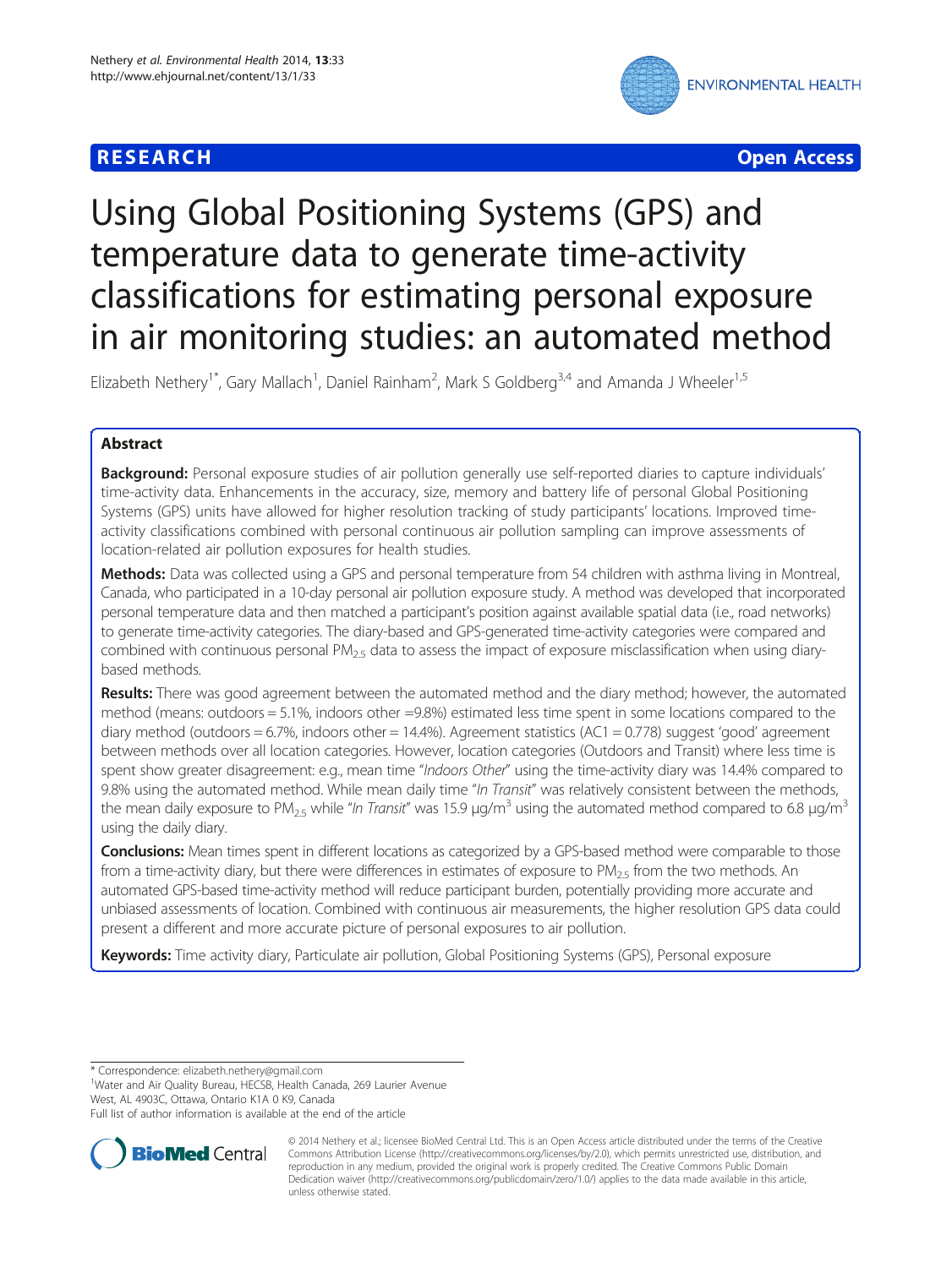#### Background

An improved ability to capture and classify where people spend their time can help to increase our understanding of exposures and behaviors that may be harmful to human health. There are a wide range of different air pollutants which exist in the human environment and which may impact human health. A pollutant mixture that varies within small spatial distances is urban air pollution. For example, specific traffic-related air pollutants are often higher on busy city streets in comparison to suburban ones [[1](#page-9-0)]. Understanding personal exposure to air pollution is complicated by an individual's activities and where they are physically located, and the resultant interactions with different levels of air pollution [[2-6](#page-9-0)].

Technological advances in personalized global positioning systems (GPS) have led to their increased use in capturing where people spend their time [[7-12](#page-9-0)]. GPS technology in combination with measured physical activity levels have been used to identify the types of physical "built" environments associated with sedentary activities [[13,14\]](#page-9-0). This technology has not been used frequently in longitudinal (or panel) studies of personal exposure to air pollution; instead these studies rely on traditional methods, such as time-activity diaries [\[15,16](#page-9-0)]. GPS technology could better identify microenvironments associated with the greatest exposures to pollutants [\[17-19](#page-9-0)], and indeed in a recent study which used GPS tracking through smartphones it was found to make a substantial difference in modeled estimates of exposures [\[20\]](#page-9-0).

Within the context of a panel study of children with asthma in Montreal, Canada, we describe an automated classification of GPS data into location-based categories that makes use of temperature data to assist in discriminating indoor from outdoor locations. We compare our automated classification to time-activity diaries completed by the children. In addition, we compare continuous personal concentrations to fine particles (particulates with aerodynamic diameters 2.5 microns or less,  $PM<sub>2.5</sub>$ ) assigned using both the time-activity diary and the automated GPS microenvironment data.

# Methods

The Montreal Asthma Panel Study was conducted in the eastern part of Montreal during the winter of 2009– 2010 to determine associations between daily levels of personal exposures to selected air pollutants and acute symptoms and markers of respiratory and cardiovascular function.

Cohorts of up to six children were followed over a 10 day period. In total, 70 children participated in the study and carried a backpack that contained a GPS device and air pollution and temperature/relative humidity monitors. Participants were asked to take the backpack with them whenever they left home. However, if they were sitting or sleeping (i.e., in the home or at school), the backpack could be placed on a surface at breathing-level (not on the floor) in the same room.

The children also completed daily testing to measure markers of respiratory function and completed questionnaires about their physical home environment, current health and symptoms and recorded their locations and activities in a daily time-activity diary.

Ethics approval was obtained from research ethics boards at Health Canada, the McGill University Health Centre, the Direction de sante publique de Montreal, and Maisonneuve-Rosemont Hospital. Guardians provided written, informed consent for their child to participate in the study.

#### Location of subjects from the GPS

Detailed data on location and speed (km/hr) were captured every second using a customized GPS unit (HeraLogger GPS) designed specifically for human time-activity studies. This unit has been well tested and provides an average precision of 7 m in typical urban conditions [[21\]](#page-9-0). The GPS antenna was affixed to the strap of the backpack and pointed towards the sky to promote a strong signal. At the end of every sampling day, the data were downloaded to a personal computer. All data were subject to a quality control process that included removing points that were outside of the sampling date and time as recorded on the daily logsheets and removing points that the GPS device flagged as invalid. GPS points were excluded if the speed indicated by the GPS device exceeded 120 km/hr or if there were unrealistic deviations in the signal (>100 km over a few seconds).

#### Geospatial datasets

In order to classify locations from the GPS, we obtained two geospatial vector datasets representing all building footprints in the study area (a polygon dataset from the City of Montreal) and roads (a line dataset from DMTI Spatial, CanMap Streetfiles). The participants' home and school buildings were identified manually within the building dataset and saved as separate polygon datasets. For approximately 20% of the subjects' homes, the available building dataset lacked footprints for the subjects' homes or buildings which they visited. In these cases, each participant's route was examined manually and compared to aerial maps obtained through Bing Maps (Microsoft Corporation) and a building footprint was manually added according to the aerial map outline.

#### Personal air pollution measurements

Personal exposure to  $PM_{2.5}$  was measured using a personal DataRAM (pDR-1200; ThermoScientific, Waltham,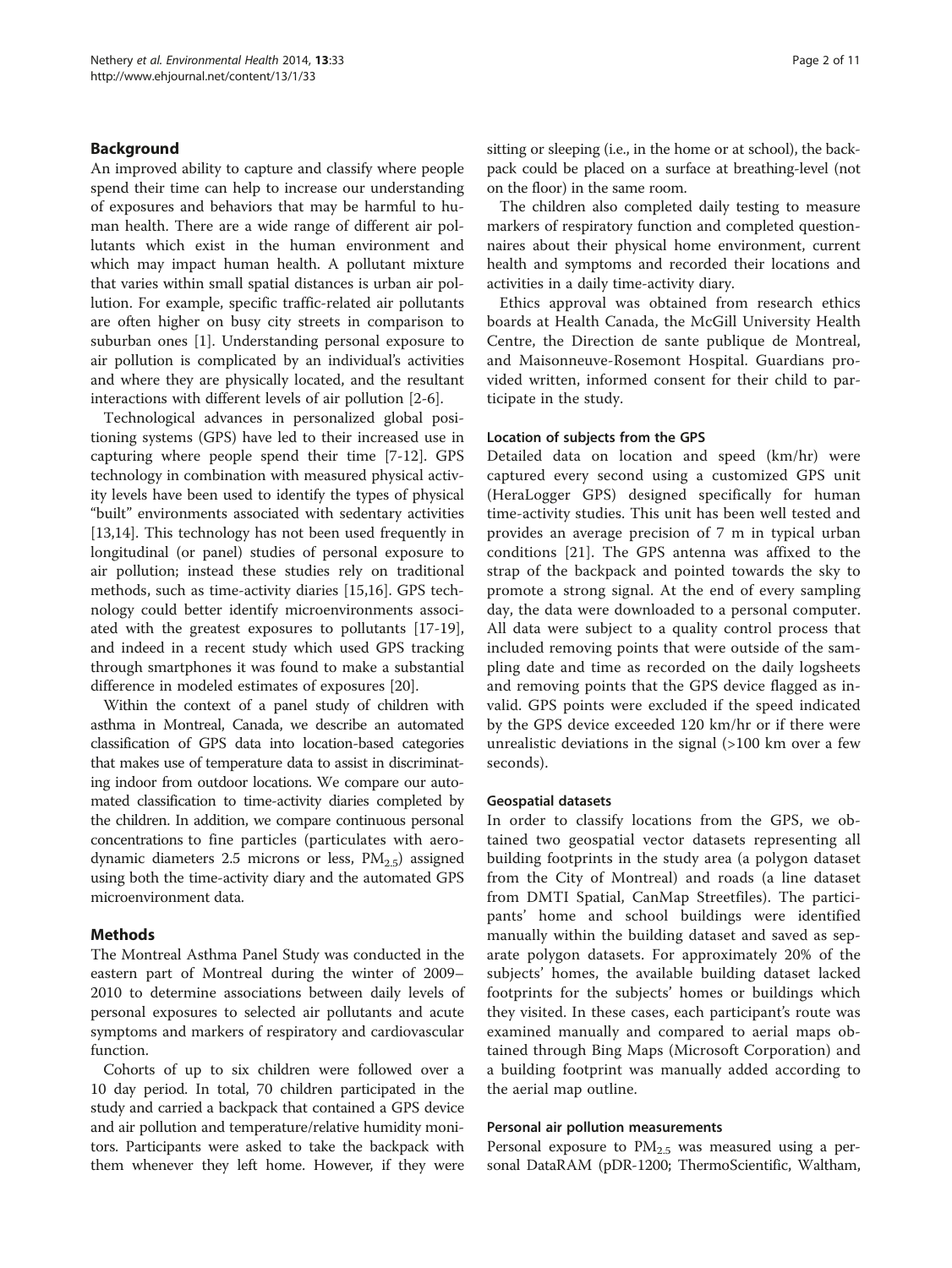MA) that was connected to a personal environmental monitor inlet (PEM; Chempass System R&P/Thermo) with a 37 mm Teflon after-filter. Sampling times were set at 1-minute intervals and the sampling rates were maintained with a pump that operated at 1.8 L/min. Personal measurements of concentrations were adjusted for any zero-drift based on pre- and post-sampling pump flows. The clock on the pDR was synchronized to the GPS onboard clock so that coincidental exposure and location values could be matched and analyzed with a high degree of temporal precision  $\left($ <1 min). Air inlets for the pDRs were positioned in the backpack approximately in the breathing zone; for children who carried the backpacks, the inlets were attached to the shoulder strap and for the rolling backpack, the inlet was attached to the handle. The rolling backpack handle was close enough to a child's face (<30 cm) to be considered within the breathing zone.

#### Measurements of personal temperature and relative humidity

Each participant carried a small temperature and relative humidity monitor in an outside pocket of the sampling backpack (Hobo U10, Onset Computer Corp., Hoskin Scientific Ltd., Ontario) that recorded data every minute. We did not collect temperature for the first 13 subjects (130 sampling days), so these subjects were excluded from the present analysis.

# Self-reported time activity diaries

Participants recorded their daily activities in 30 minute increments in a diary format for every 24-hours of the sampling period (10 days total). Participants were asked to circle their location during that time-segment ("Indoors-athome", "At home-in yard", "At School", "Indoors-away-fromhome", "Outdoors-away-from-home", "In-transit") and to indicate activities in each 30-minute interval. "At home-in yard" and "Outdoors-away-from-home" were combined into one category that represented the outdoor environment. "At School" as referred to in the diary generally included all time, either indoors or outdoors, which took place at or near School. When students left the school building for recess, physical activity or lunch, most students did not note this outdoor time in their diary.

Although the children were asked to circle only one location, in three percent of the 30-minute increments participants circled two or more locations. We could not discern in what order multiple locations occurred (within the 30 minute interval). Instead of just assigning these entries as missing, we recoded them to a single location. The recoded location was selected from the multiple locations circled in the order of where people spend the most time. For example, if home was one of the multiple locations circled, then the recoded (single) location would be home. If home was not one of the options, then other locations were chosen in the following order: "At School", "Outdoors", "Indoors-Other" and "In-transit".

#### The automated classification method

The objective was to assign to each location in each 30 minute interval the corresponding latitude and longitude classified as "Indoors-at-home", "At School", "Indoors-Other", "Outdoors", "In-transit". In theory, "mapping" the GPS data onto shapes representing buildings and roads appears simple. In practice, the GPS position often "drifts" around an actual location so that a person may appear to be outside their house even while they are at home. The approach that we developed used the recorded personal temperature to provide an indication as to the likelihood that a person was either indoors or outdoors. For example, if the temperature was consistently around 21°C and the time was 1 AM but the GPS signal showed outside of their home, the algorithm would reclassify the location as "*Indoors-at-home*". Overall, this is a location classification method by GPS and temperature which was accomplished using Python scripting; we refer to this classification as our "automated" classification method.

Sampling days were included if there were at least 70% (approximately 17 hours) of non-missing, valid GPS points and complete diary data and 70% of complete personal temperature data during a 24-hour period. These conditions follow the often-used criteria used in air pollution sampling in which a 75% complete sample (hourly data) is acceptable for calculating a daily average. In our case, we chose to be slightly less restrictive by requiring 70% completion, as we were using shorter averaging periods (1 min, 30 mins) than a typical daily average.

The algorithm is described below and we provide an illustration in Figure [1](#page-3-0).

# Step 1: temperature zone assignment

For each subject, two zones were identified: "transition" zones, where the temperature changed by more than 0.1°C per minute and "flat" zones where the temperature was relatively constant or changed very slowly. The temperature zones were created according to a detailed algorithm described in the Additional file [1](#page-8-0).

# Step 2: spatial assignment

The GPS position (latitude and longitude), GPS speed (a speed reported by the GPS device), the time, and temperature zones were processed in ArcGIS (Esri, Redlands USA); using Python scripts to aid in bulk processing. First, all points were considered for "In Transit" assignment, regardless of zone. Second, different spatial classification approaches were used depending on whether the points were in a flat or in transition temperature zone (see Table [1](#page-3-0)).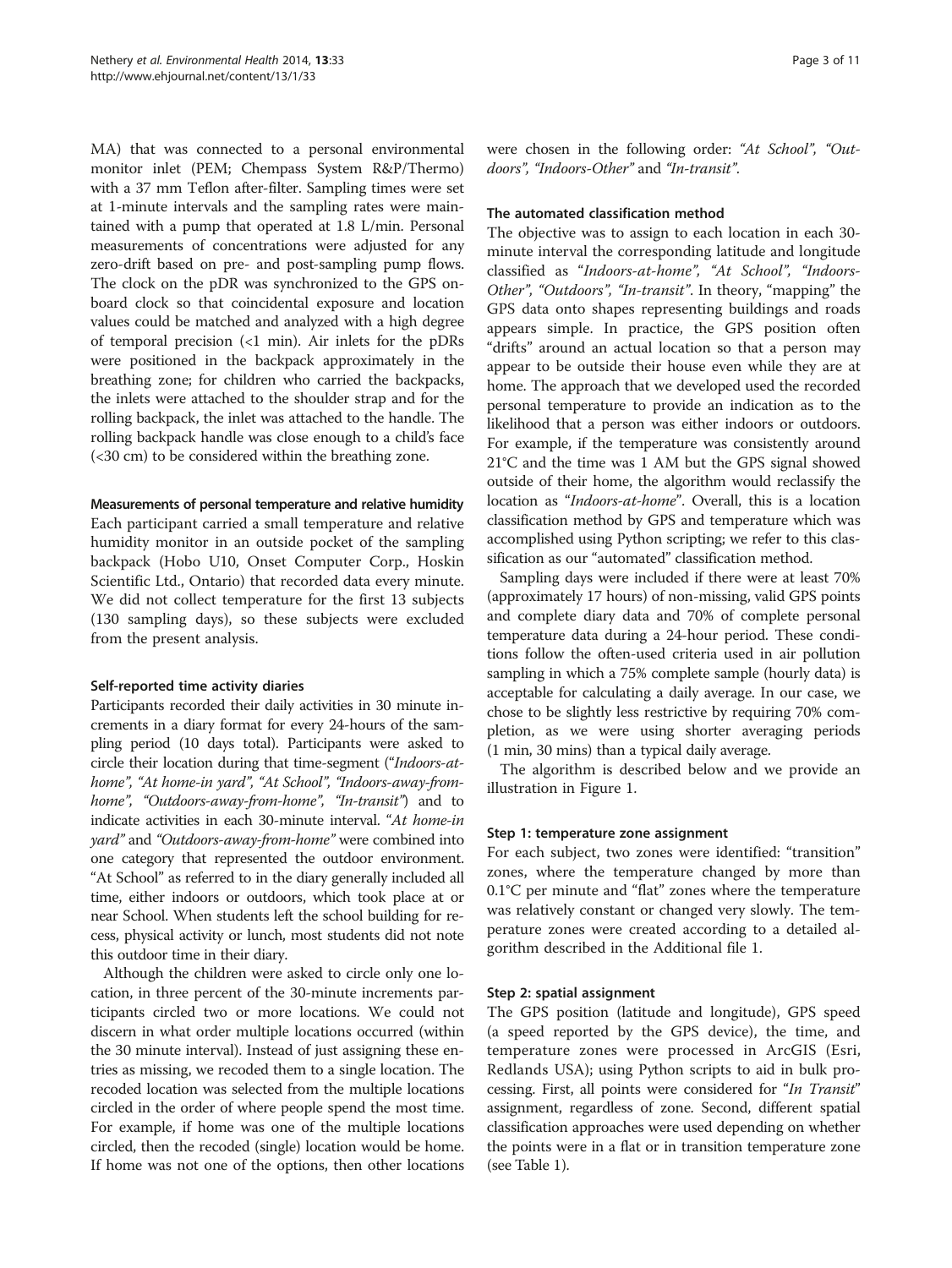<span id="page-3-0"></span>

# Spatial classification of GPS data points (using temperature zones)

The spatial classification of the GPS data proceeded as follows:

- a. All points with GPS speed >25 km/hr were classified "In Transit", before zones were considered.
- b. All points in each flat zone were averaged spatially using the "Mean Center" tool in ArcGIS. This created a single centroid point for all times in the flat zone. The centroid point was then classified according to Table 1 (for flat zones).
- c. All remaining points were classified according to Table 1 (for transition zones).

Step 3: temporal smoothing and night-time drift correction We then applied smoothing to remove rapid shifts in location that were improbable and likely due to GPS drift not accounted for in the reclassification by temperature. For a 30-second moving window, we selected instances where the current classification (e.g., "Outdoors") differed from the locations on both sides of the window of interest (e.g., "Indoors-at-home"). If the classification in the window differed (less than 30 seconds), we assumed that this was due to a short signal drift and we reclassified the window to be the same as its surrounding classifications.

Subsequently, we added steps to address signal drift at night. If a participants' location had been classified as outdoors or in some other building within 100 m of their

| What temperature zone is used?                                                                          | Criteria for assigning points spatially compared to<br>the base geospatial data (buildings, roads)? (in order) | What activity<br>classification is assigned? |  |  |  |  |  |
|---------------------------------------------------------------------------------------------------------|----------------------------------------------------------------------------------------------------------------|----------------------------------------------|--|--|--|--|--|
| None. This occurs <b>before</b> zones are considered<br>(all points that fit the criteria are assigned) | Points with speed from the GPS >5 km/hr and within<br>20 m of a road segment                                   | In Transit                                   |  |  |  |  |  |
| Flat zone <sup>1</sup> (temperature is relatively constant)                                             | Points with GPS speed $<$ 5 km/hr and within 25 m<br>of road segment                                           | In Transit                                   |  |  |  |  |  |
|                                                                                                         | Points within 25 m of subjects' home                                                                           | Home                                         |  |  |  |  |  |
|                                                                                                         | Points within 5 m of subjects' school                                                                          | School                                       |  |  |  |  |  |
|                                                                                                         | Points within 15 m of any other building                                                                       | Indoors Other                                |  |  |  |  |  |
|                                                                                                         | Points remaining (unclassified)                                                                                | Outdoors                                     |  |  |  |  |  |
| Transition zone (temperature is changing)                                                               | Points with GPS speed $<$ 5 km/hr and within 5 m<br>of road segment                                            | In Transit                                   |  |  |  |  |  |
|                                                                                                         | Points within 5 m of subjects' home                                                                            | Home                                         |  |  |  |  |  |
|                                                                                                         | Points within 5 m of subjects' school                                                                          | School                                       |  |  |  |  |  |
|                                                                                                         | Points within 2 m of any other building                                                                        | Indoors Other                                |  |  |  |  |  |
|                                                                                                         | Points remaining (unclassified)                                                                                | Outdoors                                     |  |  |  |  |  |

Table 1 Step-wise approach for the spatial classification of GPS points

<sup>1</sup>Within flat zones, a spatial criterion was applied for all points in the zone, using only the location of the center (obtained using the "mean centers tool" in ArcGIS) point in the cluster.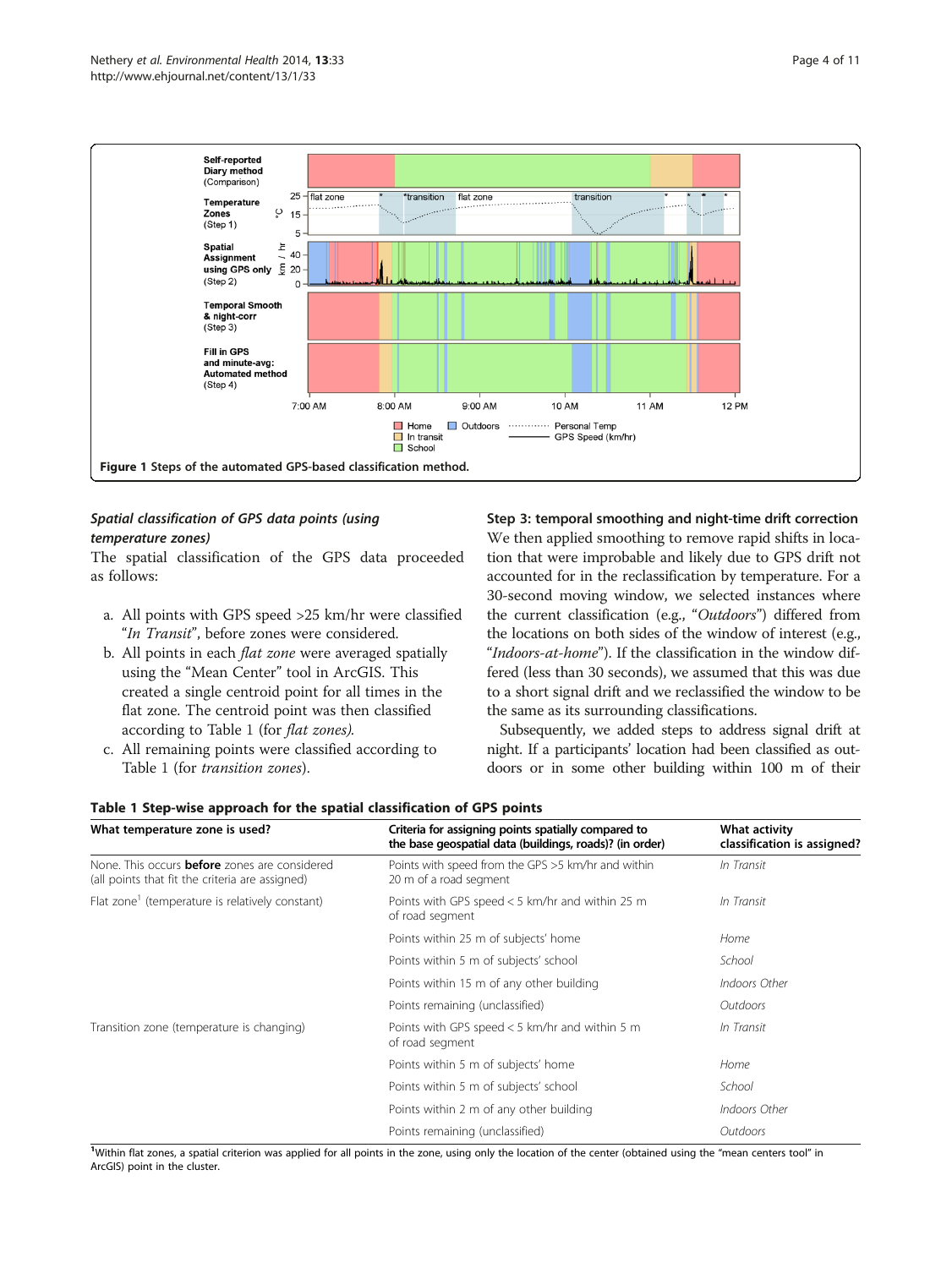home between the hours of 11 pm and 5 am (within a flat temperature zone), these zones were then re-assigned as "Indoors-at-home". As the asthmatic children were between 8 – 13 years of age we would expect them to be in bed.

# Step 4: averaging and filling in gaps in the GPS data: results in final automated classification

Gaps of less than two hours in the GPS data were filledin as follows. If the locations on both sides of the gap were the same then the gap was "filled in" with the location surrounding the gap. Lastly, the per-second location data was summed for each minute and re-assigned to the most frequent location for that minute.

#### Statistical analysis

The main objective of the analysis was to compare the physical locations of individual subjects assigned by the GPS-based automated classification method to their daily diaries. Further, we wanted to determine how differences between these two methods influenced estimated concentrations of  $PM_{2.5}$  from continuous personal measurements.

We excluded the 13 subjects for which measurements of temperature were not recorded. For sampling days that met the inclusion criteria, we calculated the daily percent time in each location (i.e., "Indoors-at-home", "At School", "Indoors-Other", "Outdoors", "In-transit") as identified from the diary and the automated method. To compare with the self-reported diary method (which is in a 30 minute interval), we averaged the 1 minute automated data by selecting the most frequent location within each 30 minute interval. If there were 1-minute locations classified as "missing" within a 30 minute interval, then the most frequent nonmissing location was used. In cases where all 30 minutes were missing, then the value remained coded as missing. Time-segments (both automated and diary) classified as missing were excluded from further analysis.

We estimated the concordance in each location between the reported daily diaries and the automated method by cross-classifying the six location categories. We computed the observed proportion of concordance by summing the proportions of agreement in each category. To account for chance, we made use of an agreement statistic, AC1 [[22](#page-9-0)], that is similar to the multi-category Kappa statistic that is used commonly [\[7](#page-9-0)] but circumvents the known weakness of Kappa, being overly sensitive to trait prevalence and marginal probabilities. AC1 is interpreted in a manner similar to kappa: higher values of AC1 refer to a higher level of agreement. We computed the AC1 and the 95% confidence interval using a SAS macro [[23\]](#page-9-0). In the Additional file [1](#page-8-0): Table S2, we also present 2x2 concordances using the AC1 statistic and, for each location category, an estimated sensitivity and specificity which considers the diary-based method as an approximate "gold standard".

Daily mean concentrations of PM<sub>2.5</sub> were calculated for each sampling day for each subject using location categories as determined from the daily diaries and the (1 minute resolution) automated method, and these were then averaged across subjects. We also calculated the difference in mean concentrations between the two methods. We present an example where an individual's morning particulate sampling data were plotted over their location classification categories according to both methods, see Figure [2A](#page-5-0). This time-period was also mapped in GIS to demonstrate how the automated method captured geographic movement more precisely than the daily diary, see Figure [2B](#page-5-0).

# Results

From 504 GPS files, we obtained 383 sampling days of participant data (54 participants of the total of 57) after limiting to only those meeting the inclusion criteria (>70%) complete GPS and temperature data). Of the 121 excluded days, the average missing GPS data was 37%. After the automated classification method was applied, 547,372 (1-minute increments) and 18,383 (30 minutes) time-activity locations were available for analysis. At the 1-minute time-interval, 5,281 (1%) locations were missing diary data and 33,939 (6.2%) were missing GPS-based locations, leaving a total of 508,152 (1-minute) locations.

For the secondary analysis of the personal measurements of  $PM_{2.5}$ , the dataset was further reduced to 293 sampling days (54 subjects) and 16,384 measurements. As the secondary analysis required air pollution measurements, a further 90 sampling days of data were excluded because of either missing or incomplete air monitoring data (caused usually by pump failure).

Table [2](#page-6-0) shows selected characteristics of participants. There were no important differences in the study population demographics or time-activity diary data for the sampling days of all participants  $(n = 700)$  and those included in the analysis  $(n = 383)$ .

Before presenting the main results, one particular example of how the daily diary could lead to misclassification that the automated method was able to correct is shown. Figure [2](#page-5-0) shows a single morning (duration of two hours) for one participant where the child reported only "Indoors-at-home" and "At School" in their diary with no information about their "In-transit" to school. The concentrations of fine particles showed a distinct peak around 8 am (solid line on graph, shown in both self-reported and automated panels), thus suggesting that this exposure occurred during the transit to school. Using only the diary-based locations, this peak would be misclassified as occurring during school. Utilizing the GPS data and the automated location categories which incorporated temperature information, we obtained a more complete picture of this trip and these peaks are identified as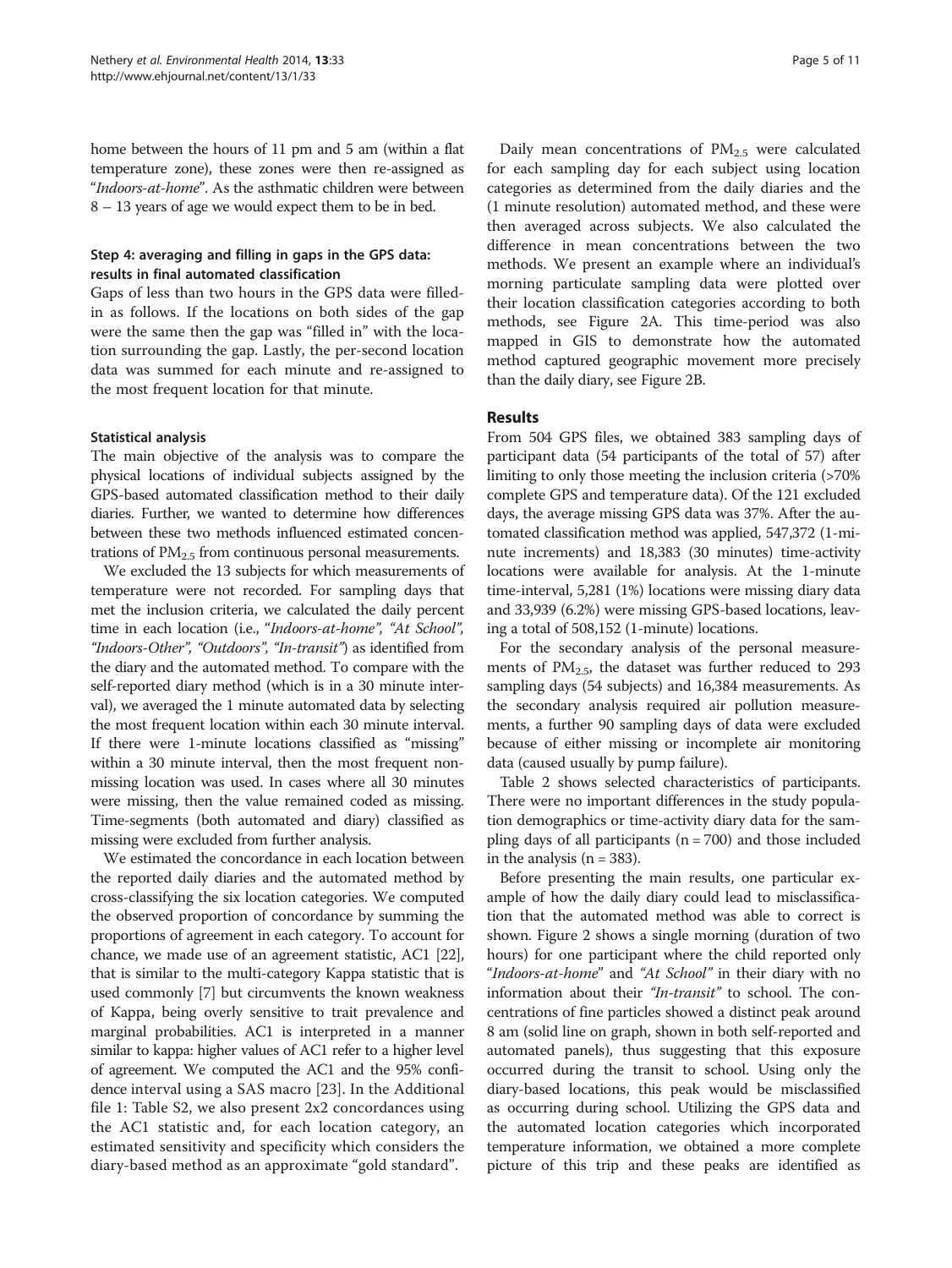<span id="page-5-0"></span>

occurring "Outdoors" and/or "In-transit". Given the speed and travel pattern seen in the spatial map, we suspect that this child travelled by foot (walking) or bike to school leading to both "Outdoors" and "In-transit" being identified.

Figure [3A](#page-7-0) presents the distribution of the daily percentage of time spent in different locations (per sampling day) classified by the diary and automated methods. Except for "Indoors-at-home", the results were similar when considering 30-minute increments. At 1-minute intervals, we observed larger differences, with the automated method estimating less time "At School", "Outdoors" and "Indoors-Other. This is an important difference when considering acute exposures and health outcomes, especially when the locations being underestimated are typically "In Transit".

Figure [3](#page-7-0) (panels B and C) shows a comparison of mean concentrations and time-weighted concentrations of  $PM_{2.5}$ for the diary-based and automated methods according to location. (Additional results are presented in Additional file [1](#page-8-0): Tables S3 & S4). A similar pattern was observed in

Figure [3](#page-7-0)A for the mean percentage of time spent in each location. More striking differences were for locations where people spent less time for example, in which approximately 60% of the values assigned to "In-Transit", "Outdoors" and "Indoors-Other" were different.

Table [3](#page-7-0) presents a cross-classification of time-activity categories at 30-minute intervals between the diary-based and automated methods. The cells show the number and percentage (in parentheses) of 30-minute segments assigned to each category. The proportion of concordance between the diary-based and automated categories was 0.795 (95% confidence interval: 0.787- 0.780) and the chance-corrected agreement (Gwet's AC1) [\[22\]](#page-9-0) was 0.778 (95% confidence interval: 0.770-0.783). These results suggest "good" agreement between methods, over all location categories. Location categories such as Home showed relatively high levels of agreement (Additional file [1](#page-8-0): Table S2: Home AC1 = 0.800; Additional file [1:](#page-8-0) Table S3: mean time spent at home is approximately 71% regardless of method) and the automated method had a sensitivity of 93.2% and specificity of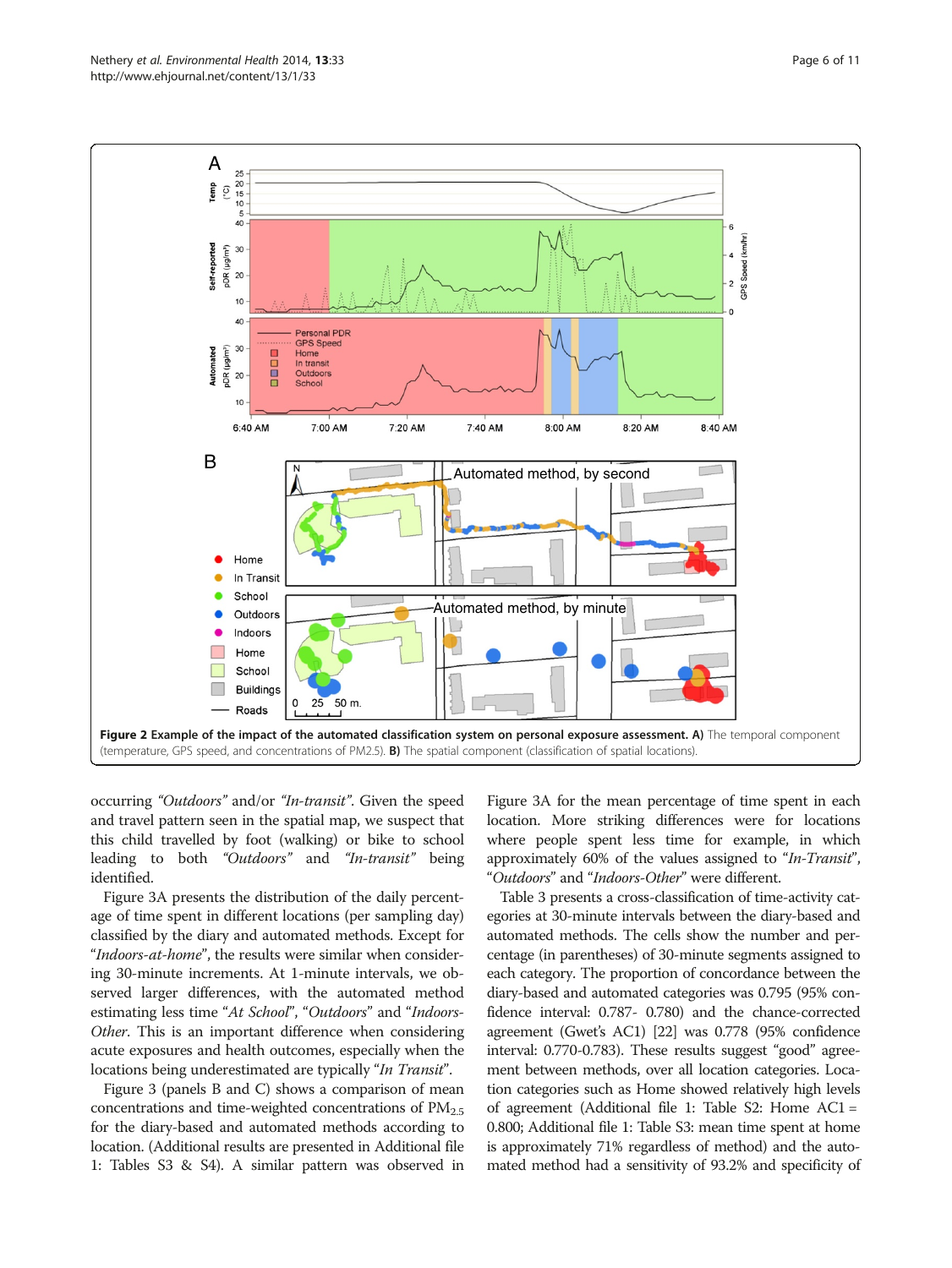<span id="page-6-0"></span>Table 2 Selected Characteristics of Participants included in the present analysis, the Montreal Asthma Panel Study, 2009–2010

| <b>Characteristics</b><br>54 participants) | <b>Values</b>                    | Frequency (%) |  |  |
|--------------------------------------------|----------------------------------|---------------|--|--|
| Age                                        | Mean (standard deviation)        | 9.6(1.3)      |  |  |
|                                            | Minimum-maximum                  | $8 - 13$      |  |  |
| Race                                       | White                            | 38 (70%)      |  |  |
|                                            | Black                            | 9 (17%)       |  |  |
|                                            | Other                            | 7 (13%)       |  |  |
| Gender                                     | Boys                             | 41 (76%)      |  |  |
|                                            | Girls                            | 13 (24%)      |  |  |
| Usual commute<br>method to school          | On foot                          | 24 (44%)      |  |  |
|                                            | Car, truck                       | 17 (32%)      |  |  |
|                                            | Bus                              | 13 (24%)      |  |  |
| Type of house<br>or dwelling               | Detached house                   | 17 (32%)      |  |  |
|                                            | Row house                        | 8 (15%)       |  |  |
|                                            | Low rise apartment               | 10 (19%)      |  |  |
|                                            | High rise apartment              | 8 (15%)       |  |  |
|                                            | Du/Tri/Fourplex or Semi-detached | 11 (20%)      |  |  |
| Year house built                           | < 1951                           | 4 (7%)        |  |  |
|                                            | 1951-1970                        | 17 (31%)      |  |  |
|                                            | 1971-2000                        | 14 (26%)      |  |  |
|                                            | >2001                            | 6 (11%)       |  |  |
|                                            | Did not know/no response         | 13 (24%)      |  |  |

77.7% (Additional file [1](#page-8-0): Table S2). However, location categories ("Outdoors" and "In-Transit") where less time is spent show greater disagreement (Additional file [1](#page-8-0): Table S3); for example, mean time "Indoors-Other" using the time-activity diary was 14.4% compared to 9.8% using the automated method, and the sensitivity (for Indoors-Other) was 28.8% but had a specificity of 98.8%. Note that in our analysis, this disagreement (as noted by agreement statistics and sensitivity/specificity) is likely inflated because we averaged the 1 minute automated method (GPS-based data) to a 30 minute interval for comparison with the diary-based method which would have removed many short duration events like "In-Transit" and "Outdoors" from the automated data prior to comparison.

Additionally, these results are further reflected in the mean PM2.5 data within each location category (Additional file [1:](#page-8-0) Table S4 and Figure S2). The scatterplots for the PM<sub>2.5</sub> data illustrate good correlations for the mean daily "Indoors-at-home" concentrations regardless of which categorization method is used, perhaps because potentially misclassified peaks of exposure are relatively unimportant to overall averages and are "washed out" due to the longer time spent at home. By contrast for the "In-Transit",

"Indoors-Other" and "Outdoors" locations, there is a group of points which are assigned "0" on the selfreported classification but had non-zero concentrations using the automated method, suggesting that the diarybased method is missing these exposures completely. These findings contrast with results identified in the review by Kelly et al., [[24\]](#page-9-0) where eight studies were shown to over predict journey times using diary-based methods compared to the GPS method. The differences that were identified in the review suggest that the diary data were between  $+2.2$  to  $+13.5$  minutes greater than the GPS data. Wu et al. [[12](#page-9-0)] also indicated that pregnant women overestimated their time spent in transit when comparing diary-based data with GPS data.

#### **Discussion**

We developed a method for classifying personal GPS route data in order to generate location-activity based categories that could conceivably replace standard diarybased methods. This builds on work by Mavoa et al. [[11\]](#page-9-0), who developed a sequence alignment method to match GPS and diary data. They were able to demonstrate that an automated approach could explain approximately 62% of the children's activities compared to conducting a manual matching approach which explained approximately 70%, but was an order of magnitude more time intensive. Wu et al. [\[25](#page-9-0)], also utilized GPS data to assign locations to free-living individuals in California. They were able to compare two models with activity logs to assess the feasibility of using just GPS data to assign locations including indoor, outdoor – static, outdoor – walking and in-vehicle. Their models functioned well for indoor and in-vehicle locations suggesting that batch processing for these environments may be feasible. Our use of temperature in conjunction with the GPS data is novel and addresses one of the challenges from using GPS data alone to classify locations. This approach has allowed us to classify GPS data for specific locations (home and school) with greater accuracy. We applied the automated classification to GPS routes and concentrations of  $PM<sub>2.5</sub>$ , and compared the results to diary-based classifications.

For the most part, the key differences in concentrations of  $PM_{2.5}$  and time spent according to the two methods were for "In-Transit", "Outdoors" and "Indoorsother" locations. Given that these environments represent shorter exposure windows and therefore presents more of a challenge for accurate reporting, the strength of the GPS method may be that it better reflects these short-duration events especially when using diaries with relatively large windows of reporting time. Specifically, self-reported diaries may be inaccurate for these short duration events.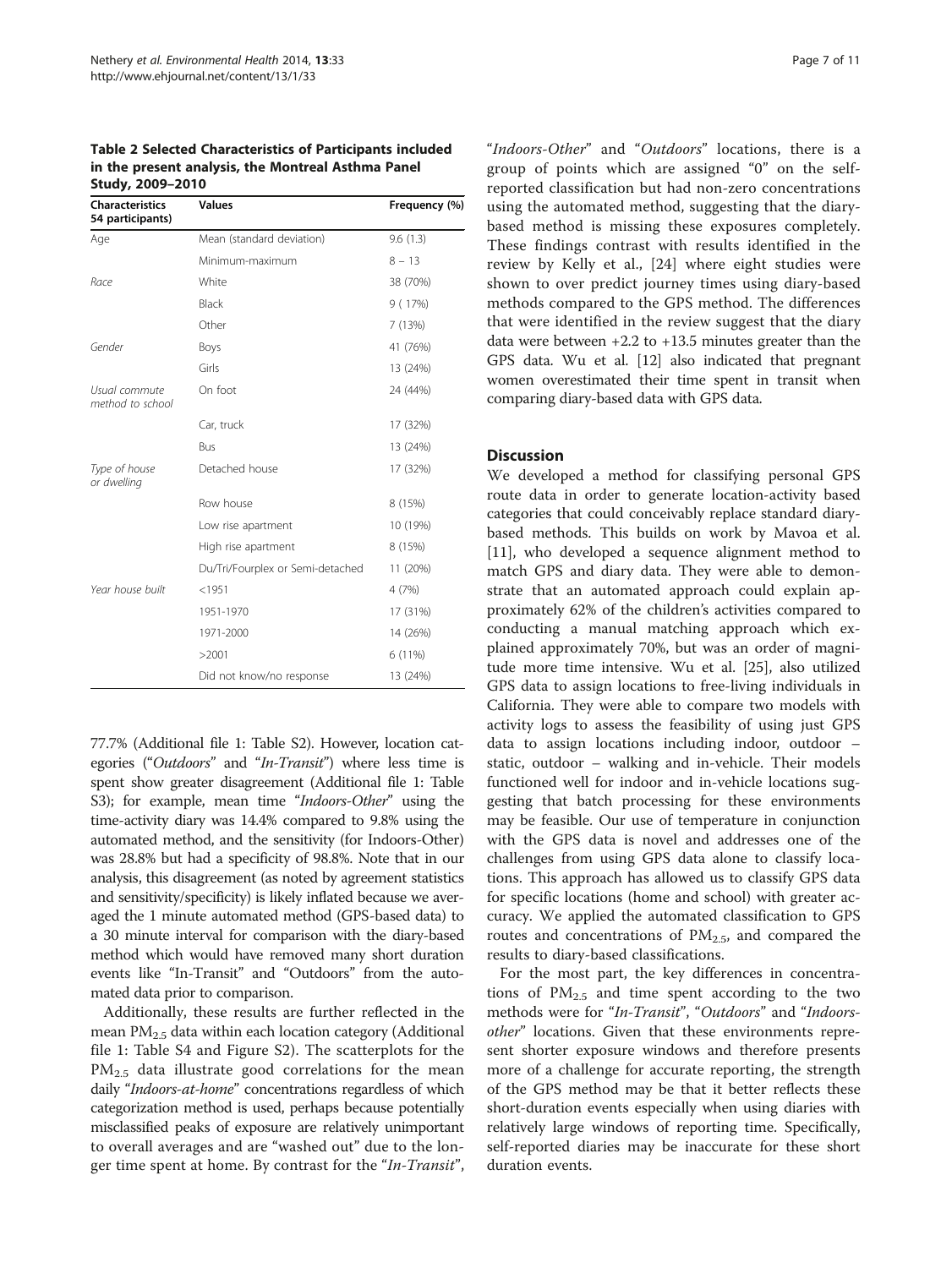<span id="page-7-0"></span>

Others [\[12,24](#page-9-0)] have shown that diary-based methods over-predicted travel time when compared to various GPS-based approaches. This suggests that self-reported transit data are less accurate than GPS methods which is important as these locations can also be responsible for some of our peak exposures to  $PM_{2.5}$  [[6\]](#page-9-0). In a study of pregnant women Wu et al. [[12\]](#page-9-0) estimated exposures to polycyclic aromatic hydrocarbons based on time spent in transit using self-reported and GPS data and using a previously developed regression-based model for PAH

Table 3 Cross-classification of the frequency (percentage %) of all sampling days comparing 30 minute time-location segments as reported by subjects in their daily diaries and as determined from the automated method

| Daily diary <sup>1</sup> |              |            |             | <b>Automated method</b> |                |                    |             |
|--------------------------|--------------|------------|-------------|-------------------------|----------------|--------------------|-------------|
|                          | Home         | In transit | School      | <b>Outdoors</b>         | <b>Indoors</b> | <b>Missing GPS</b> | Total       |
| Home                     | 11822 (64.3) | 109(0.6)   | 145 (0.8)   | 130 (0.7)               | 62(0.3)        | 415(2.3)           | 12683 (69)  |
| In transit               | 145 (0.8)    | 91(0.5)    | 43(0.2)     | 40(0.2)                 | 30(0.2)        | 52(0.3)            | 401(2.2)    |
| School                   | 230(1.3)     | 92(0.5)    | 2278 (12.4) | 120 (0.7)               | 105(0.6)       | 438 (2.4)          | 3263 (17.8) |
| Outdoors                 | 298 (1.6)    | 39(0.2)    | 123 (0.7)   | 98 (0.5)                | 48(0, 3)       | 44(0.2)            | 650 (3.5)   |
| Indoors                  | 398 (2.2)    | 141(.8)    | 46(0.3)     | 87 (0.5)                | 318(1.7)       | 113 (0.6)          | 1103 (6.0)  |
| Missing diary            | 199 (1.1)    | 6(0)       | 5(0)        | 13(0.1)                 | 9(0)           | 51(0.3)            | 283 (1.5)   |
| Total                    | 13092 (71.2) | 478 (2.6)  | 2640 (14.4) | 488 (2.7)               | 572(3.1)       | 1113(6.1)          | 18383 (100) |

<sup>1</sup> Proportion of concordance observed  $(P_o)$  = 0.795 (95% confidence interval: 0.787, 0.800).

Agreement statistic: Gwet's AC1 = 0.778 (95% confidence interval: 0.770, 0.783).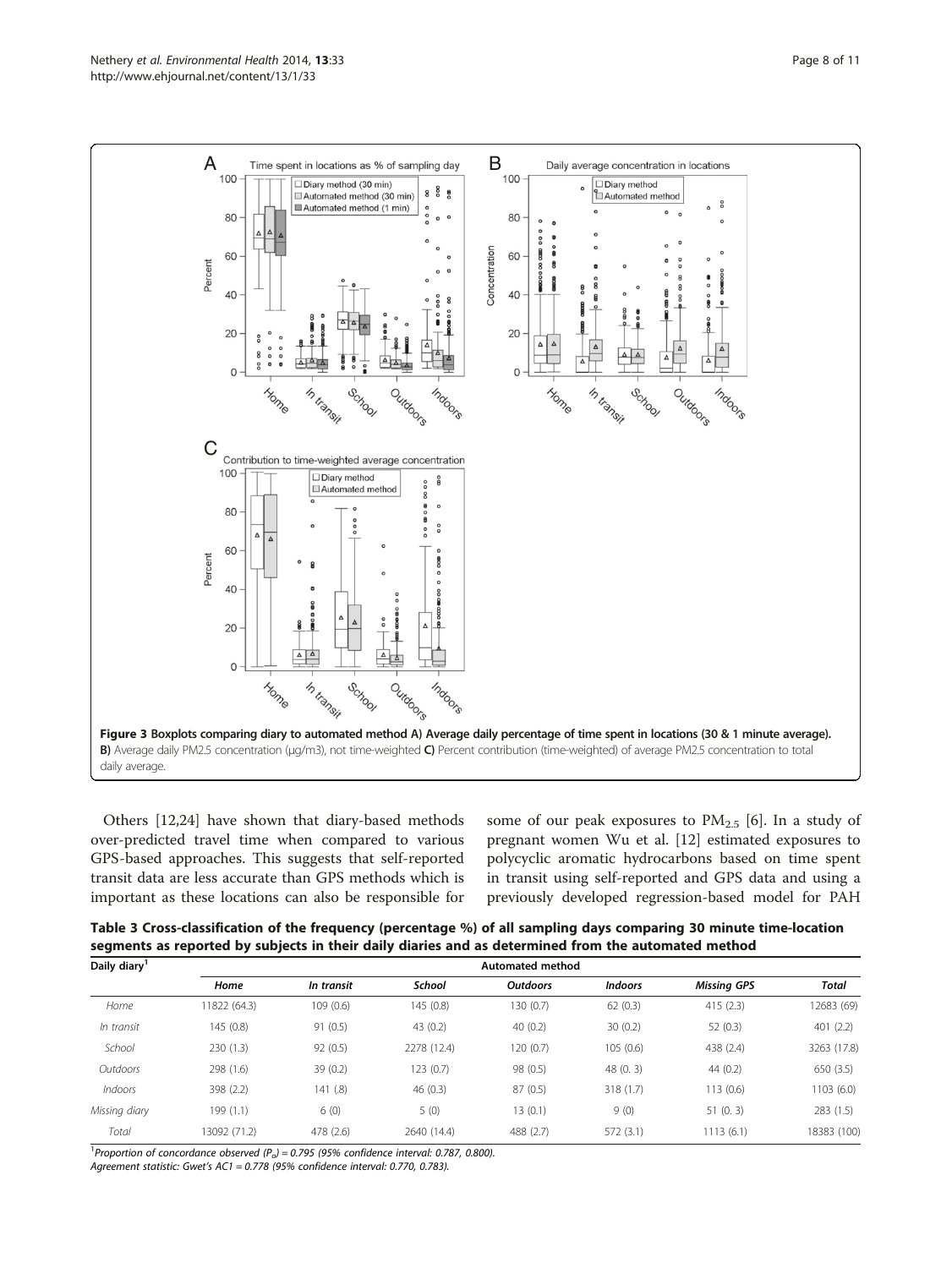<span id="page-8-0"></span>concentrations. They found, on average, there was an overestimated exposure of 15.8% using the self-reported diaries. Our study is one of the first to combine direct GPS-based classifications with continuous air pollution monitoring of fine particulate matter (personal measurements) in a real study population.

There are some characteristics of our automated GPSbased approach which could limit its use. This method required collecting personal temperature data and utilized the strong temperature differences between indoors and outdoors that often occur in Montreal during the winter. This may be feasible in hotter climates where air conditioning is commonly used indoors but could be less useful in climates where milder meteorological conditions are found and window opening is typical or in (e.g. fall-spring) seasons where temperature varies less from indoors to outdoors. Kim et al. [\[26\]](#page-9-0) recently reported a method for assessing time spent indoors using GPS data. The authors were able to identify the number of available satellites being picked up by the GPS and when less than 9 satellites were picked up for a minimum of 3 minutes the location was determined as indoors, this may be a suitable alternative for climates where the temperature differences between indoor and outdoor environments are not as extreme as in Montreal. Another study of children's location assessed the combination of GPS and light sensors, the authors were able to distinguish with moderate to high levels of accuracy whether the children were indoors or outdoors based on the differences in light intensity in the two locations, there were potential limitations in climates with cloudy conditions [\[27\]](#page-9-0). There were also some issues where the GPS signal was missing and data needed to be interpolated; while interpolations were limited to only short time periods (where the locations on either side of the gap were the same), some short trips may have been missed.

The data processing method also reduced the impact of GPS point drift, a phenomena where the GPS-recorded position deviates randomly around a true location, likely caused by changes in the satellite configuration. This is a problem that others have identified [\[7,25](#page-9-0)] as being of concern especially when inside or transitioning between different building structures. Resolving this issue is a challenge for designers of wearable, long-lasting GPS for capturing personal mobility.

Other studies that have included a GPS as part of their exposure assessments have found that compliance is generally good [[7,11,18,19\]](#page-9-0) with the most common complaint being that participants forget to bring the GPS with them on trips. This issue is relevant to personal air pollution monitoring studies: if participants fail to bring their monitoring equipment with them as they move between microenvironments it will never be possible to accurately capture exposures. Combining GPS with personal air

pollution monitoring helps to determine if participants' did bring equipment with them on all trips which were indicated in their self-reported diary.

Other investigators who have manually and automatically classified GPS data have found that self-reported diaries were inaccurate when compared with GPS data, specifically, with the majority of individuals underestimating time spent in some locations (e.g. "Outdoors", or "In–Transit") or doing specific activities  $[9,11,25,28,29]$  $[9,11,25,28,29]$  $[9,11,25,28,29]$  $[9,11,25,28,29]$  $[9,11,25,28,29]$  $[9,11,25,28,29]$ . Generally, in this study, there was good agreement between self-reported and automated time-activity categorizations (which are based on GPS, but incorporated temperature as well). Similar to other studies, it was determined that children generally under reported "In-Transit" and "Outdoors" activities, and agreement was strongest for categories where most time is spent, specif-ically, "Indoors-at-Home" and "At-School". Wu et al. [[25](#page-9-0)] reported sensitivities and specificities (indoor: sensitivity 85-95%, specificity ~82%) comparing modeled estimates to a true "gold standard" (participant diaries validated and corrected by GPS, GIS and detailed interviews); our results for home (93% and 78%), and school are comparable (70% and 97%), but our approach did not perform as well for other indoor locations. However, our diarybased "gold standard", is not validated by interviews and likely biased by under reporting of locations with smaller time periods. With a recent focus on distinguishing between ambient (generally outdoor) and non-ambient exposures to  $PM_{2.5}$  [\[17,30](#page-9-0)-[33\]](#page-10-0), having access to GPS-based locations will assist in separating these exposures more accurately. This study demonstrated how inaccurate time-activity classification could lead to exposure misclassification, specifically in locations where people are spending less time (e.g. "In-Transit" and "Outdoors").

#### Conclusion

The results of the study demonstrate the successful development and application of an automated time-activity diary approach that generated time-activity classifications based on GPS and temperature data alone. By comparing the automated approach to a diary-based method, there was good agreement with most classifications, and some of the normal weaknesses of the diarybased approach specifically in capturing short-duration events were improved. The analysis indicates that the automated approach better captures locations that may produce important sources of exposure.

# Additional file

[Additional file 1: Table S1.](http://www.biomedcentral.com/content/supplementary/1476-069X-13-33-S1.docx) 2×2 Cross-classification of the frequency (percent of total) time spent in different locations comparing the automated and self-reported diary methods at 30 minute intervals; used to obtain results in Table S2. Table S2 Concordance results and sensitivity, specificity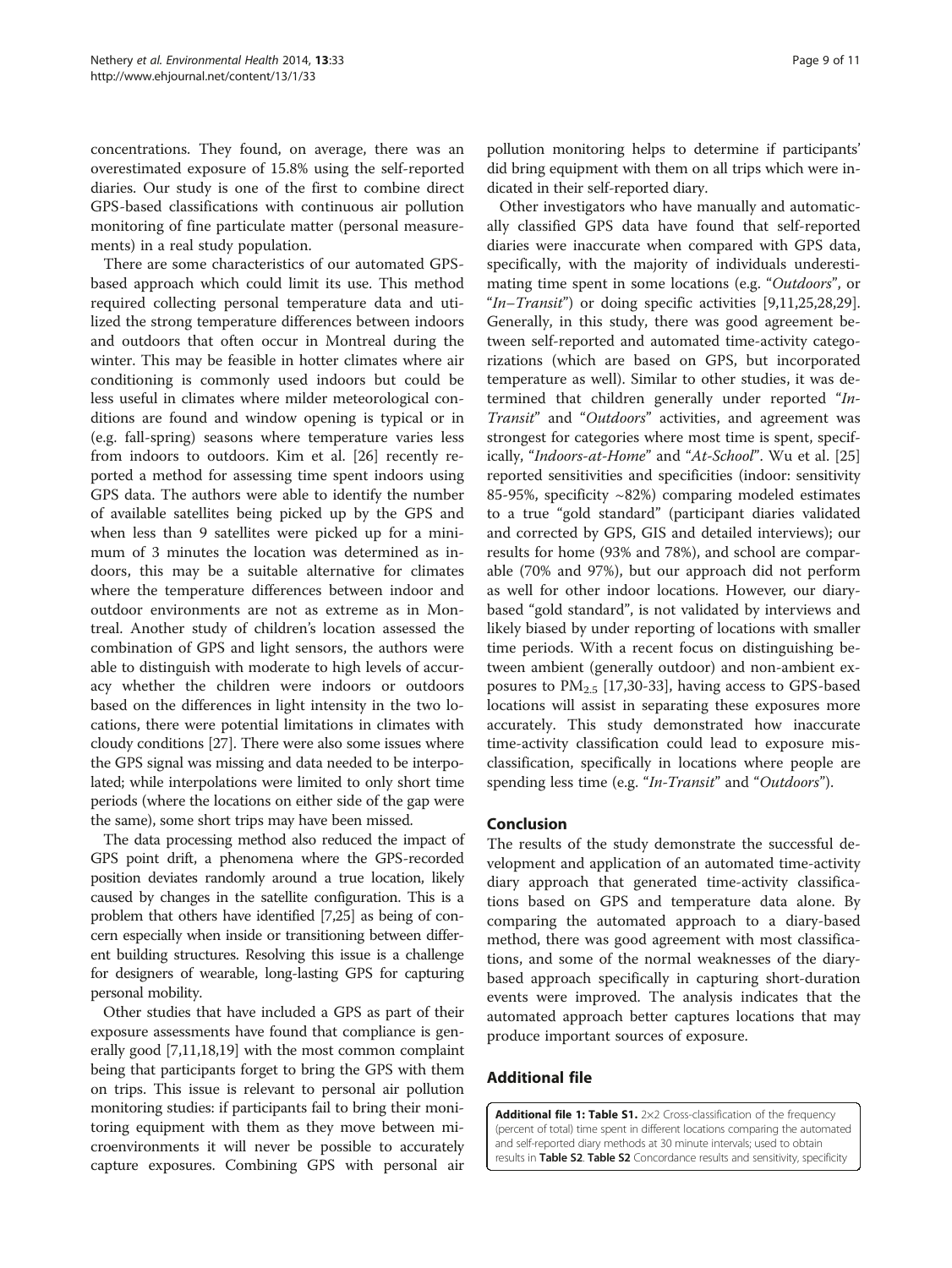<span id="page-9-0"></span>and positive predictive value (PPV) (assuming the Diary as a "gold standard") from 2×2 cross-classifications of the self-reported diaries and automated methods (30 minute intervals), n=18383 location pairs. Table S3 Percent of day spent in different locations by classification method. Table S4 Personal fine particulate concentrations ( $\mu$ g/m<sup>3</sup>) for each sampling day, averaged across the time activity diary classifications. Figure S1 Daily time spent in locations comparing the automated GPS-based and self-report methods. Figure S2 Daily average concentrations of PM2.5 (μg/m3) comparing the automated GPS-based and self-report methods 1.

#### Abbreviations

GPS: Global Positioning Systems; pDR: Personal DataRAM.

#### Competing interests

The authors know of no competing interests either financial or otherwise.

#### Authors' contributions

EN was responsible for the data management, data analyses and interpretation. She also wrote the manuscript. GM was responsible for managing the data collection and contributed to the writing of the manuscript. DR designed the GPS and software, provided guidance on data collection and data interpretation. He also contributed to the writing of the manuscript. MG was the co-Principal Investigator for the study, responsible for the study design, data collection, statistical interpretation, and contributed to the writing of the manuscript. AW was the co-Principal Investigator for the study, responsible for the study design, data collection, data management, and contributed to the writing of the manuscript. All authors read and approved the final manuscript.

#### Acknowledgements

We acknowledge the time and effort of the children in the study and their families without whom this work would not have been possible. We also acknowledge the work of Marie Raphoz who was responsible for coordinating the field study.

#### Author details

<sup>1</sup>Water and Air Quality Bureau, HECSB, Health Canada, 269 Laurier Avenue West, AL 4903C, Ottawa, Ontario K1A 0 K9, Canada. <sup>2</sup>Dalhousie University, Halifax, Nova Scotia, Canada. <sup>3</sup>Department of Medicine, McGill University, Montreal, Canada. <sup>4</sup>Division of Clinical Epidemiology, McGill University Health Center, Montreal, Canada. <sup>5</sup>School of Natural Science, Edith Cowan University, 270 Joondalup Drive, Joondalup, WA 6027, Australia.

#### Received: 29 October 2013 Accepted: 28 April 2014 Published: 8 May 2014

#### References

- Henderson SB, Beckerman B, Jerrett M, Brauer M: Application of land Use regression to estimate long-term concentrations of traffic-related nitrogen oxides and fine particulate matter. Environ Sci Technol 2007, 41:2422–2428.
- 2. Allen RW, Wallace L, Larson T, Sheppard L, Liu LJS: Estimated hourly personal exposures to ambient and nonambient particulate matter among sensitive populations in Seattle, Washington. J Air Waste Manage Assoc 2004, 54:1197–1211.
- 3. Howard-Reed C, Rea AW, Zufall MJ, Burke JM, Williams RW, Suggs JC, Sheldon LS, Walsh D, Kwok R: Use of a continuous nephelometer to measure personal exposure to particles during the U.S. Environmental protection agency Baltimore and Fresno panel studies. J Air Waste Manage Assoc 2000, 50:1125–1132.
- 4. Wu C-F, Delfino RJ, Floro JN, Quintana PJE, Samimi BS, Kleinman MT, Allen RW, Sally Liu L-J: Exposure assessment and modeling of particulate matter for asthmatic children using personal nephelometers. Atmos Environ 2005, 39:3457–3469.
- 5. Williams R, Suggs J, Rea AW, Sheldon L, Rodes C, Thornburg J: The Research Triangle Park particulate matter panel study: modeling ambient source contribution to personal and residential PM mass concentrations. Atmos Environ 2003, 37:5365–5378.
- Van Ryswyk K, Wheeler AJ, Wallace L, Kearney J, You H, Kulka R, Xu X: Impact of microenvironments and personal activities on personal PM2.5 exposures among asthmatic children. J Expo Sci Environ Epidemiol 2013, 24:260.
- 7. Elgethun K, Yost MG, Fitzpatrick CTE, Nyerges TL, Fenske RA: Comparison of global positioning system (GPS) tracking and parent-report diaries to characterize children's time-location patterns. J Expo Sci Environ Epidemiol 2007, 17:196–206.
- 8. Vazquez-Prokopec GM, Stoddard ST, Paz-Soldan V, Morrison AC, Elder JP, Kochel TJ, Scott TW, Kitron U: Usefulness of commercially available GPS data-loggers for tracking human movement and exposure to dengue virus. Int J Health Geogr 2009, 8:68.
- 9. Cho G-H, Rodríguez DA, Evenson KR: Identifying walking trips using GPS data. Med Sci Sports Exerc 2011, 43:365-372.
- 10. Nethery E, Brauer M, Janssen P: Time-activity patterns of pregnant women and changes during the course of pregnancy. J Expo Sci Environ Epidemiol 2009, 19:319.
- 11. Mavoa S, Oliver M, Witten K, Badland HM: Linking GPS and travel diary data using sequence alignment in a study of children's independent mobility. Int J Health Geogr 2011, 10:64.
- 12. Wu J, Jiang C, Jaimes G, Bartell S, Dang A, Baker D, Delfino RJ: Travel patterns during pregnancy: comparison between Global Positioning System (GPS) tracking and questionnaire data. Environ Heal 2013, 12:86.
- 13. Rodríguez D, Cho G-H, Evenson KR, Conway TL, Cohen D, Ghosh-Dastidar B, Pickrel JL, Veblen-Mortenson S, Lytle LA: Out and about: association of the built environment with physical activity behaviors of adolescent females. Health Place 2012, 18:55–62.
- 14. Rainham DG, Bates CJ, Blanchard CM, Dummer TJ, Kirk SF, Shearer CL: Spatial classification of youth physical activity patterns. Am J Prev Med 2012, 42:e87–e96.
- 15. Steinle S, Reis S, Sabel CE: Quantifying human exposure to air pollution-Moving from static monitoring to spatio-temporally resolved personal exposure assessment. Sci Total Environ 2012, 443C(null):184–193.
- 16. Briggs D: The role of gis: coping with space (and time) in air pollution exposure assessment. J Toxicol Environ Heal Part A 2005, 68:1243–1261.
- 17. Adams C, Riggs P, Volckens J: Development of a method for personal, spatiotemporal exposure assessment. J Environ Monit 2009, 11:1331–1339.
- 18. Gerharz LE, Krüger A, Klemm O: Applying indoor and outdoor modeling techniques to estimate individual exposure to PM2.5 from personal GPS profiles and diaries: a pilot study. Sci Total Environ 2009, 407:5184–5193.
- 19. Phillips ML, Hall TA, Esmen NA, Lynch R, Johnson DL: Use of global positioning system technology to track subject's location during environmental exposure sampling. J Expo Anal Environ Epidemiol 2001, 11:207–215.
- 20. De Nazelle A, Seto E, Donaire-Gonzalez D, Mendez M, Matamala J, Nieuwenhuijsen MJ, Jerrett M: Improving estimates of air pollution exposure through ubiquitous sensing technologies. Environ Pollut 2013, 176C:92–99.
- 21. Rainham D, Krewski D, McDowell I, Sawada M, Liekens B: Development of a wearable global positioning system for place and health research. Int J Health Geogr 2008, 7:59.
- 22. Gwet KL: Computing inter-rater reliability and its variance in the presence of high agreement. Br J Math Stat Psychol 2008, 61(Pt 1):29-48.
- 23. Gwet KL: Inter-Rater Reliability Using SAS: A Practical Guide for Nominal, Ordinal and Interval Data. Advanced Analytics, LLC: Gaithersburg, MD; 2010.
- 24. Kelly P, Krenn P, Titze S, Stopher P, Foster C: Quantifying the difference between self-reported and global positioning systems-measured journey durations: a systematic review. Transp Rev 2013, 33:443–459.
- 25. Wu J, Jiang C, Houston D, Baker D, Delfino R: Automated time activity classification based on global positioning system (GPS) tracking data. Environ Health 2011, 10:101.
- 26. Kim T, Lee K, Yang W, Yu SD: A new analytical method for the classification of time-location data obtained from the global positioning system (GPS). J Environ Monit 2012, 14:2270–2274.
- 27. Tandon PS, Saelens BE, Zhou C, Kerr J, Christakis DA: Indoor versus outdoor time in preschoolers at child care. Am J Prev Med 2013, 44:85-88.
- 28. Blanchard RA, Myers AM, Porter MM: Correspondence between selfreported and objective measures of driving exposure and patterns in older drivers. Accid Anal Prev 2010, 42:523–529.
- 29. Kochan B, Bellemans T, Janssens D, Wets G, Timmermans HJP: Quality assessment of location data obtained by the GPS-enabled PARROTS survey tool. J Locat Based Serv 2010, 4:93-104.
- 30. Ebelt ST, Wilson WE, Brauer M: Exposure to ambient and nonambient components of particulate matter. Epidemiology 2005, 16:396–405.
- 31. Meng Q, Turpin B: PM2. 5 of ambient origin: Estimates and exposure errors relevant to PM epidemiology. Environ 2005, 39:5105–5112.